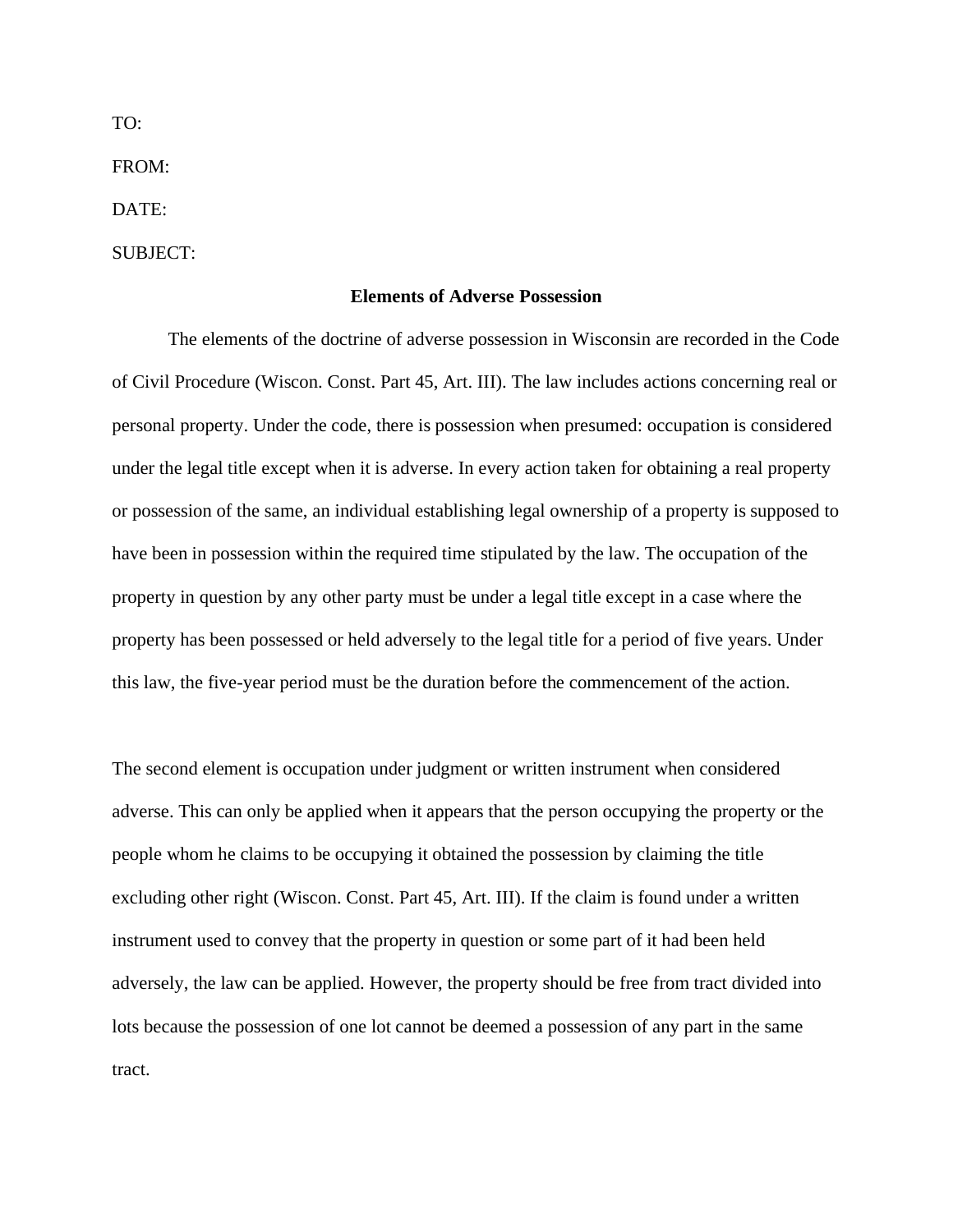Under the written instruments, judgment, or decree, adverse possession has various different cases for constituting the law to any person claiming title. The cases include where a land has been usually improved or cultivated, where there is protection of the land by substantial enclosure, where it has been used for economic purpose, such as the supply of fuel, and where a known part of it has been improved. When land is used for supplying fuel, fencing in order to practice husbandry and pasturage among other uses, the third case still applies (Wiscon. Const. Part 45, Art. III).

The third element deals with the premises occupied under the claim of a title that is supposed to be held adversely. In a case where it appears that an individual has continued occupying land under a claim of title, without the existence of other rights, but not under a written instrument, the decree of judgment of the actually occupied land is considered to be held adversely according to this law. There are few exemptions where the case of unwritten agreement can be applied. If a person claims title is not founded upon judgment, decree of written document, then a substantial closer must protect it, and the land must be usually cultivated or improved (Wiscon. Const. Part 45, Art. III).

## **Squatter's Rights**

A squatter is also known as an adverse possessor. A squatter's right is the right to claim adverse possession, which can only be obtained once all the state requirements are satisfied, and the legal steps to perfect the claim are taken. An example of this right is a case where a property was abandoned, and an individual "squatted" in it for a period required by the law, and then the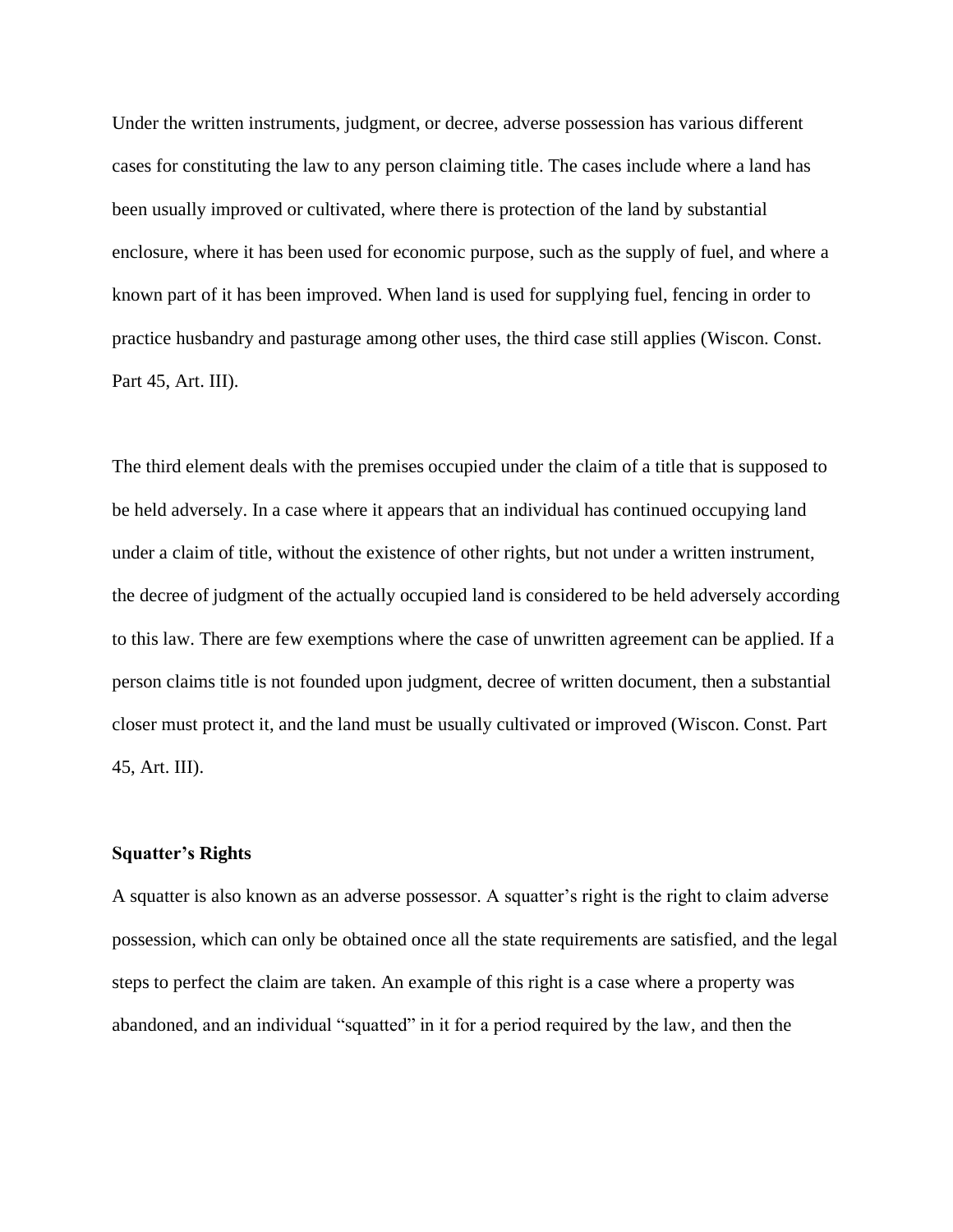squatter can gain possession. Any temporal removal or abandonment during the period denies a squatter the benefit of possessing (Squatters Rights Law  $&$  Legal Definition, n.d).

## **Tacking**

Tacking is a process where a person in adverse possession of a property decides to add more periods of possession to the periods of a prior adverse possessor (Squatters Rights Law & Legal Definition, n.d). It is only allowed when there is no time lapse between the end of a possession and the beginning of occupancy by another party. In order to apply this principle, possession by the prior occupant is required to be diverse. A is the right owner of Blackacre. Y moved to Blackacre in 1980 under a circumstance that is in favor of an adverse possession claim. In 1998, Y retakes the land and kicks W out of the land. The same continues with X and W, where each kicks out the other after every 9 years. In 2010, X and Z's heirs raise adverse claims. Even though both X and Y's lines held the property for many years, A still remains the rightful owner.

## **Color of Title**

The land law requires that all titles used to establish claims of ownership are valid. Under the color of title, the validity of a title determines right ownership of a property (Squatters Rights Law & Legal Definition, n.d). An individual can have color of title to a property; a document needed to evidence that a title is considered invalid. One cannot show ownership when there is a defect in the title. If, for example, Annette provides John with a deed to a land that he does not have the right ownership, John can consider the land under color of title.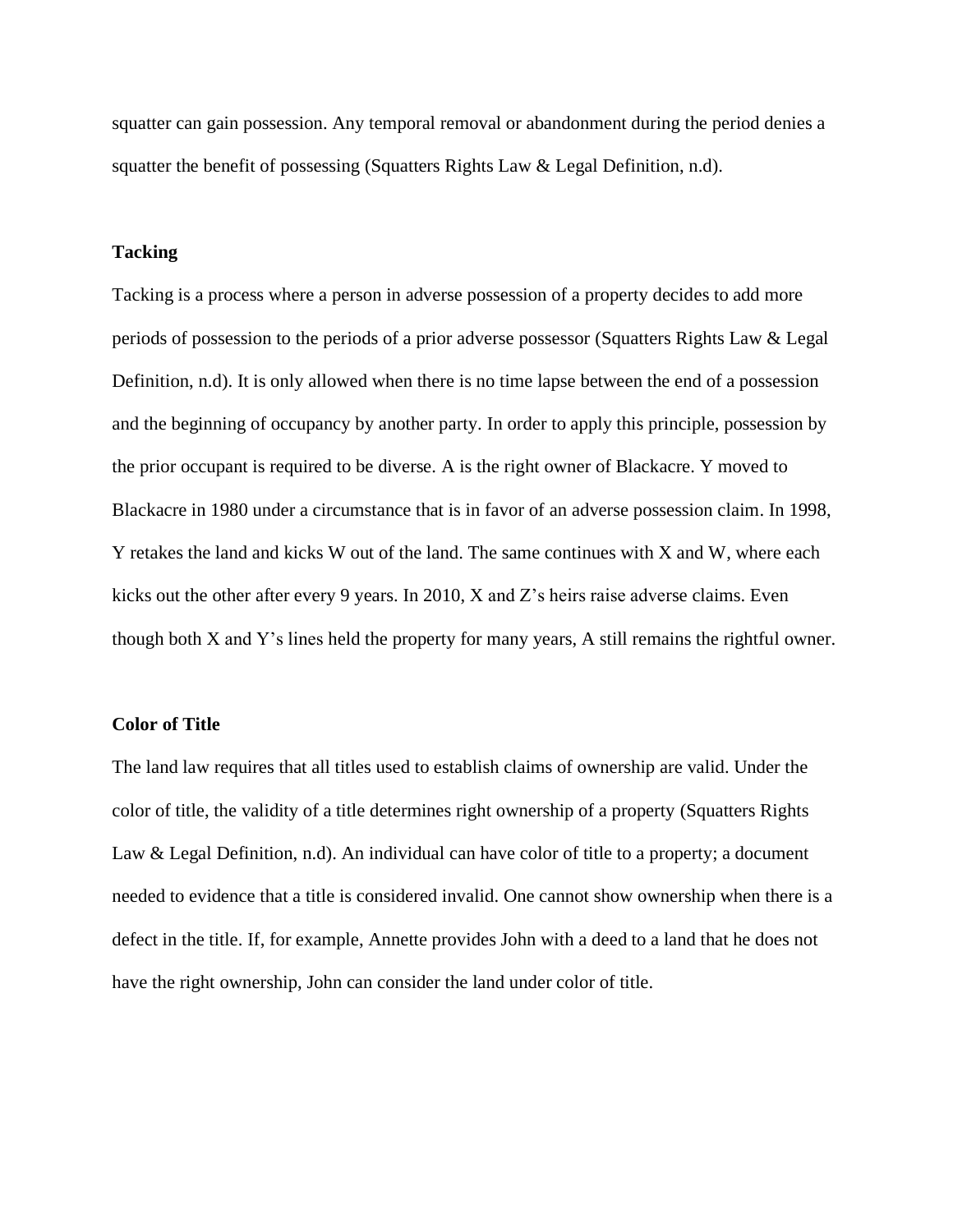# **Quiet Title**

Quiet title action is the lawsuit filed in order to have ownership of a property. A plaintiff in this case can seek a court order that prevents a respondent from expressing claims on the same property in question. Because real estate changes hands quite often, quiet title action protects the one who has title to the property. For example, quiet title becomes essential if a seller agrees to sell his property to a buyer but dies before finalizing the sale (Revised Statutes of the State of Wisconsin, 1878). Assuming that the seller gave the same property to somebody else of his own will, both the holder and the buyer can file a suit to quiet title because they both have a valid claim to the property.